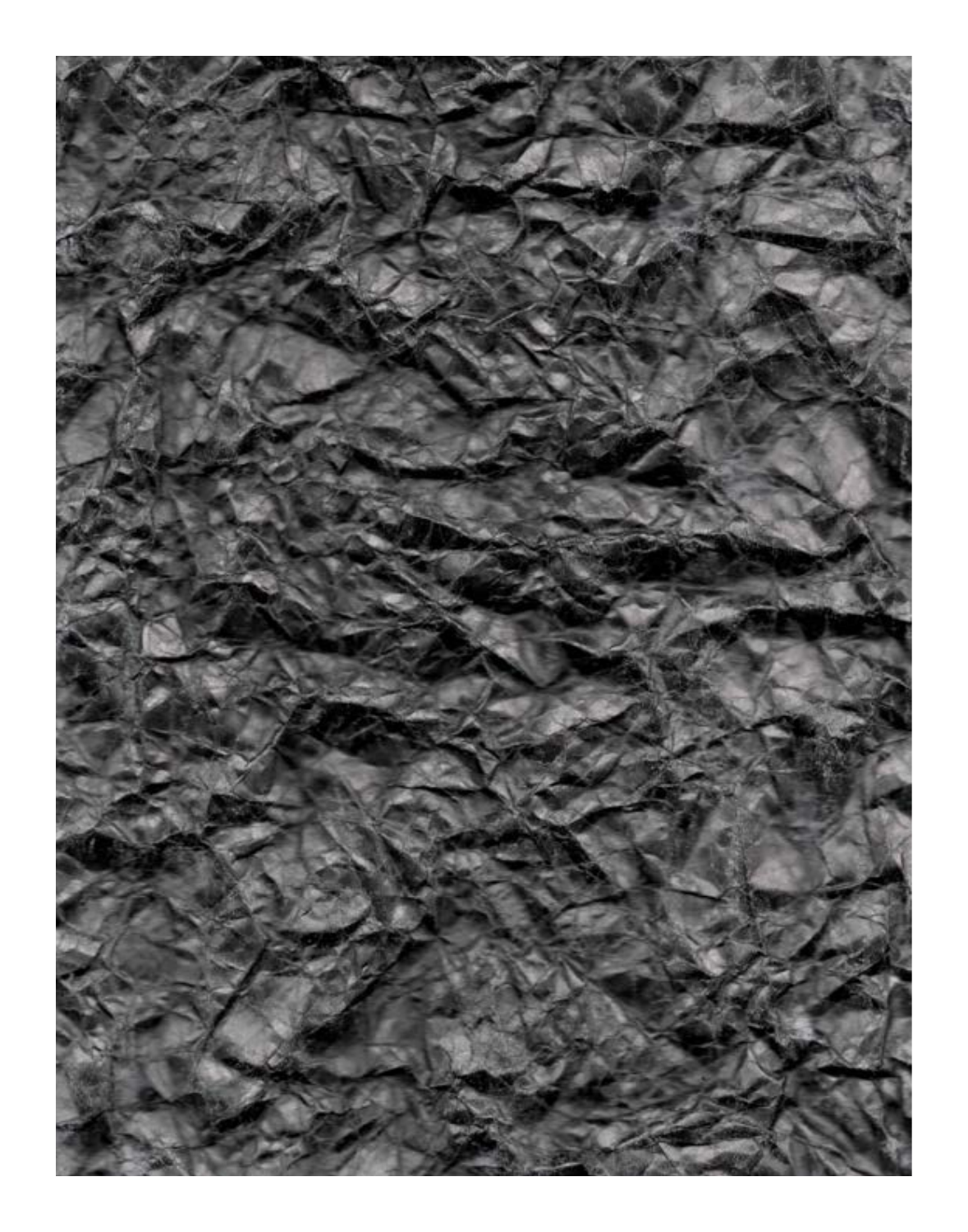To sum up: **Our role on the planet (1)** *wispered, all voices* is entirely political. Our role, **with or without technology (2)** *wispered, all voices***,** is to make social structures, relationships between people, and between groups. This will enable us to survive as a species on our cosmic vessel. Immortality. We shouldn't just be making movies we should be **changing reality (3)**  *louder, but still wispered, all voices*.

*Jean-Pierre Bekolo, Welcome to Applied Fiction, 2008*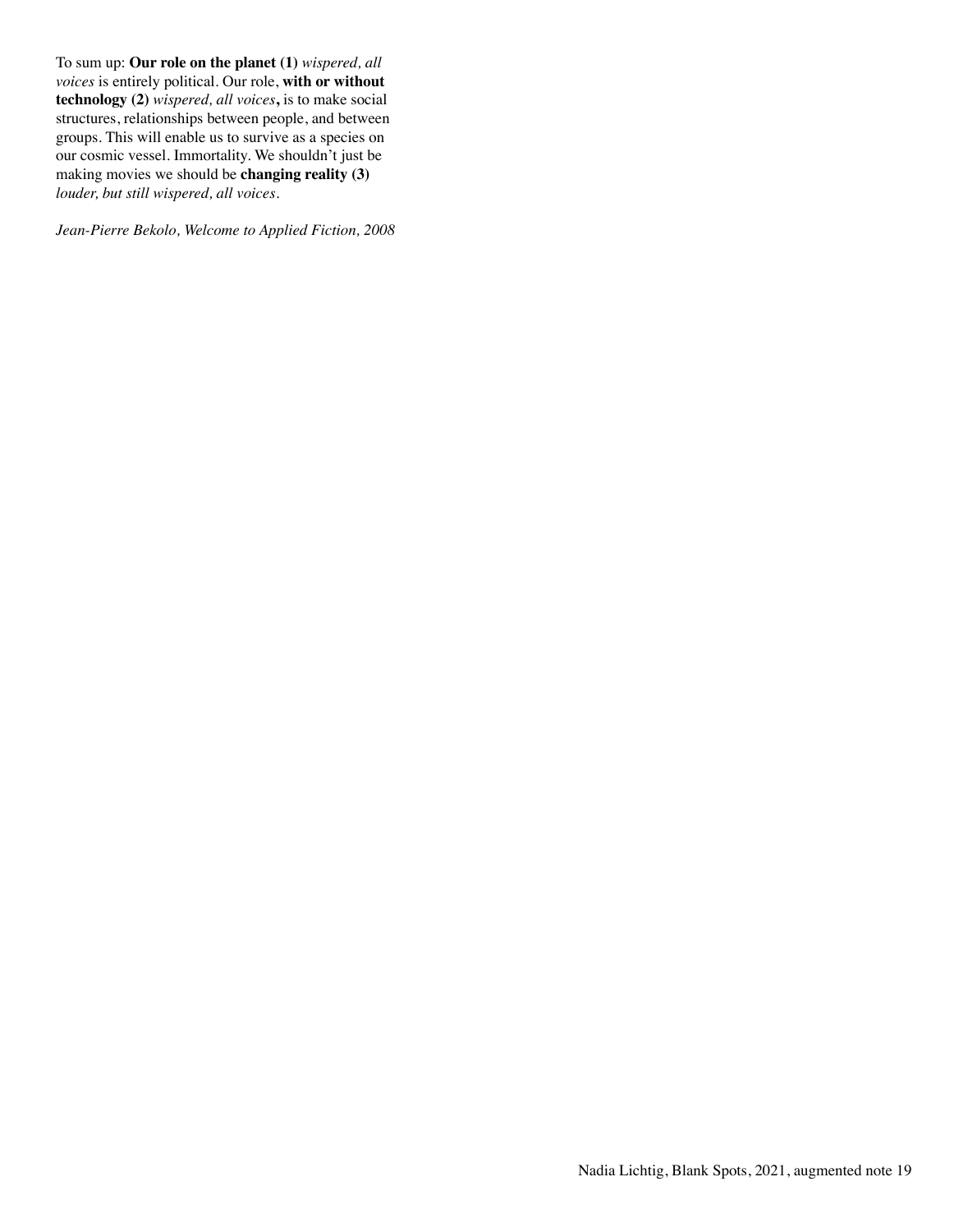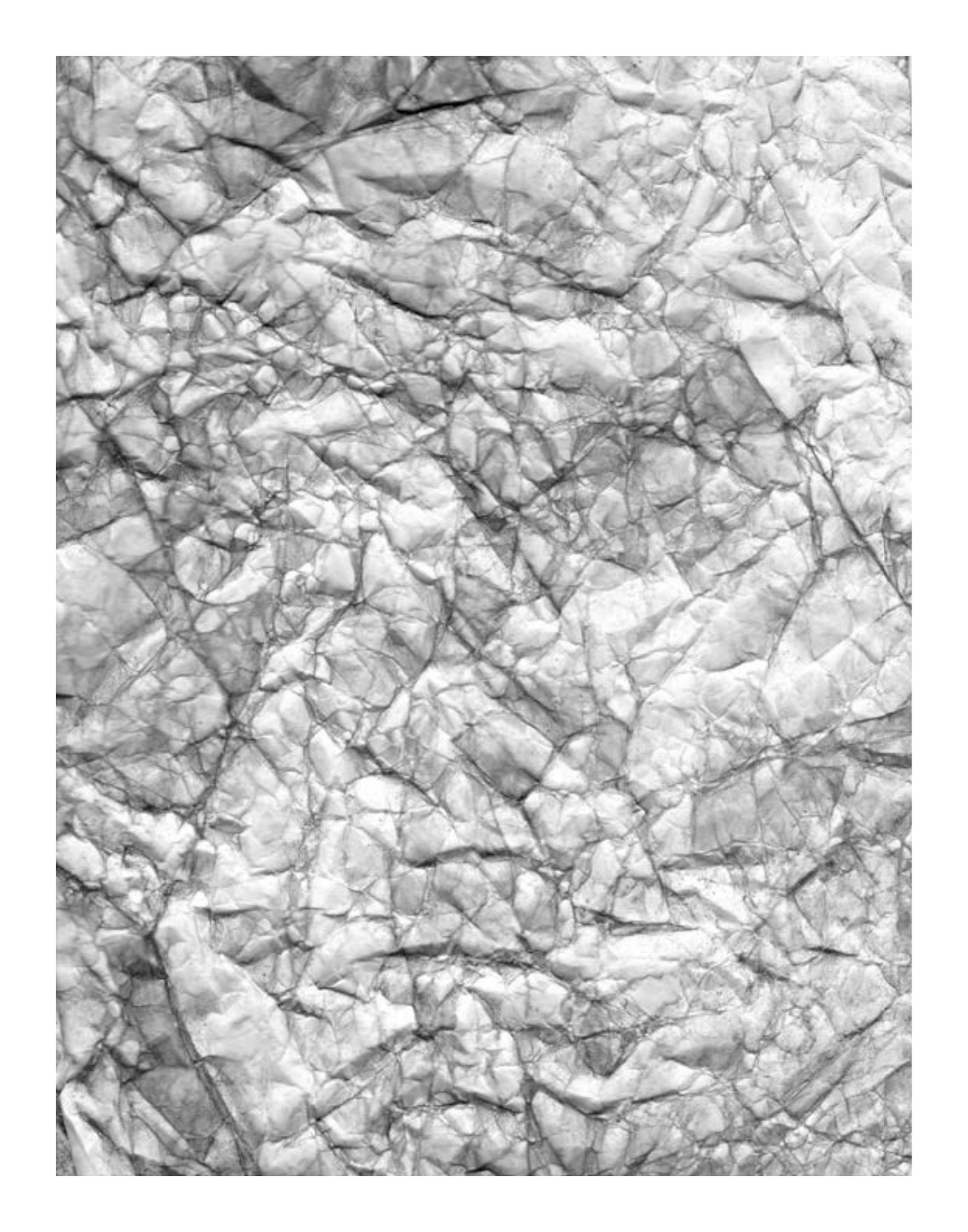**All (1)** *2x* **our knowledge brings us nearer to ignorance (2)**,

**All (3)** *2x* **our ignorance brings us nearer to death (4)**,

But nearness to death no nearer to God.

**Where (5)**  $2x$  **is the life we have lost in living? (6)** 

**Where (7)** *2x* **is the wisdom we have lost in knowledge? (8)**

**Where (9)** *2x* **is the knowledge we have lost in information? (10)**

The cycles of Heaven in twenty centuries Bring us farther from God and nearer to Dust.

*T S Eliot, 'Choruses form The Rock', 1934*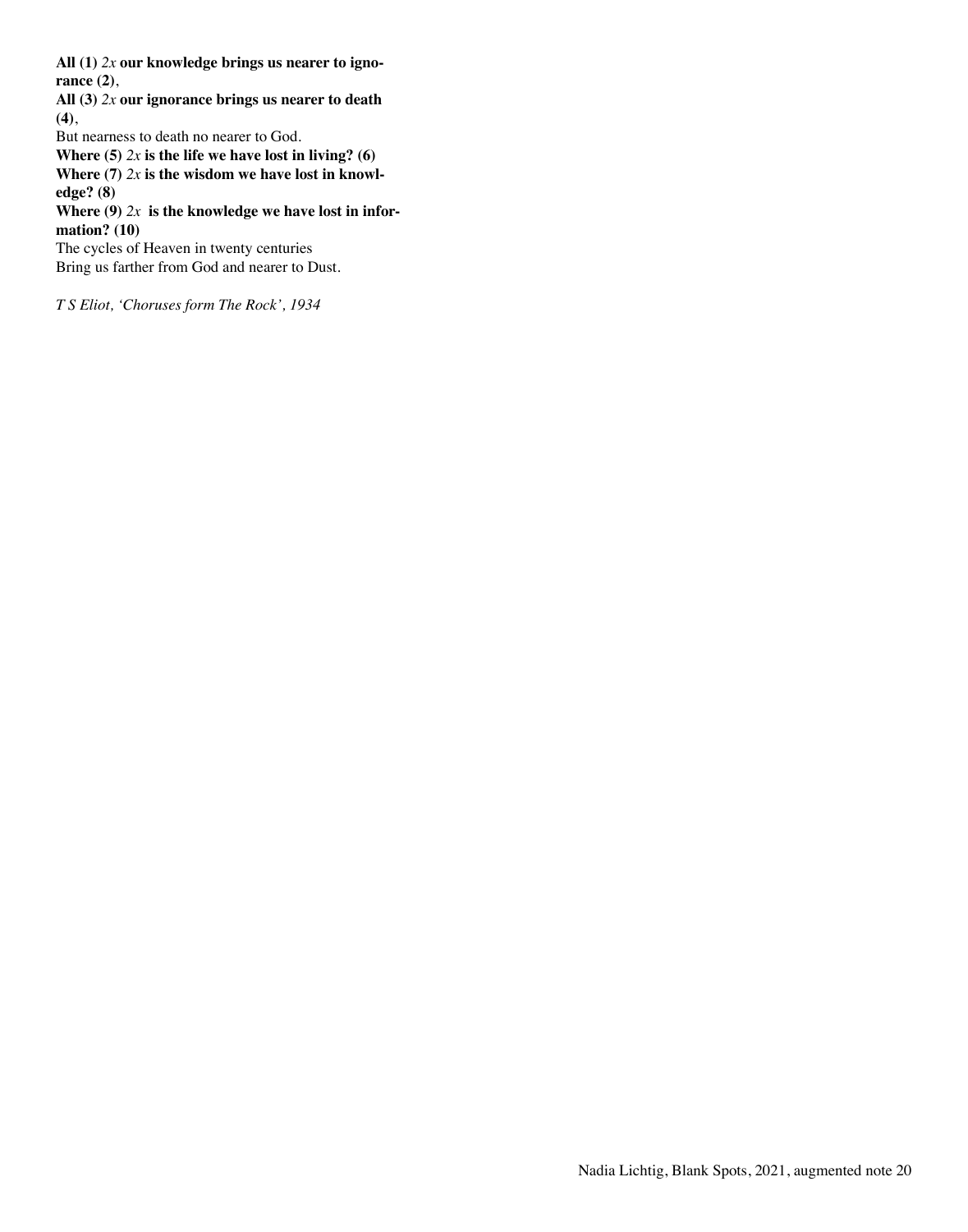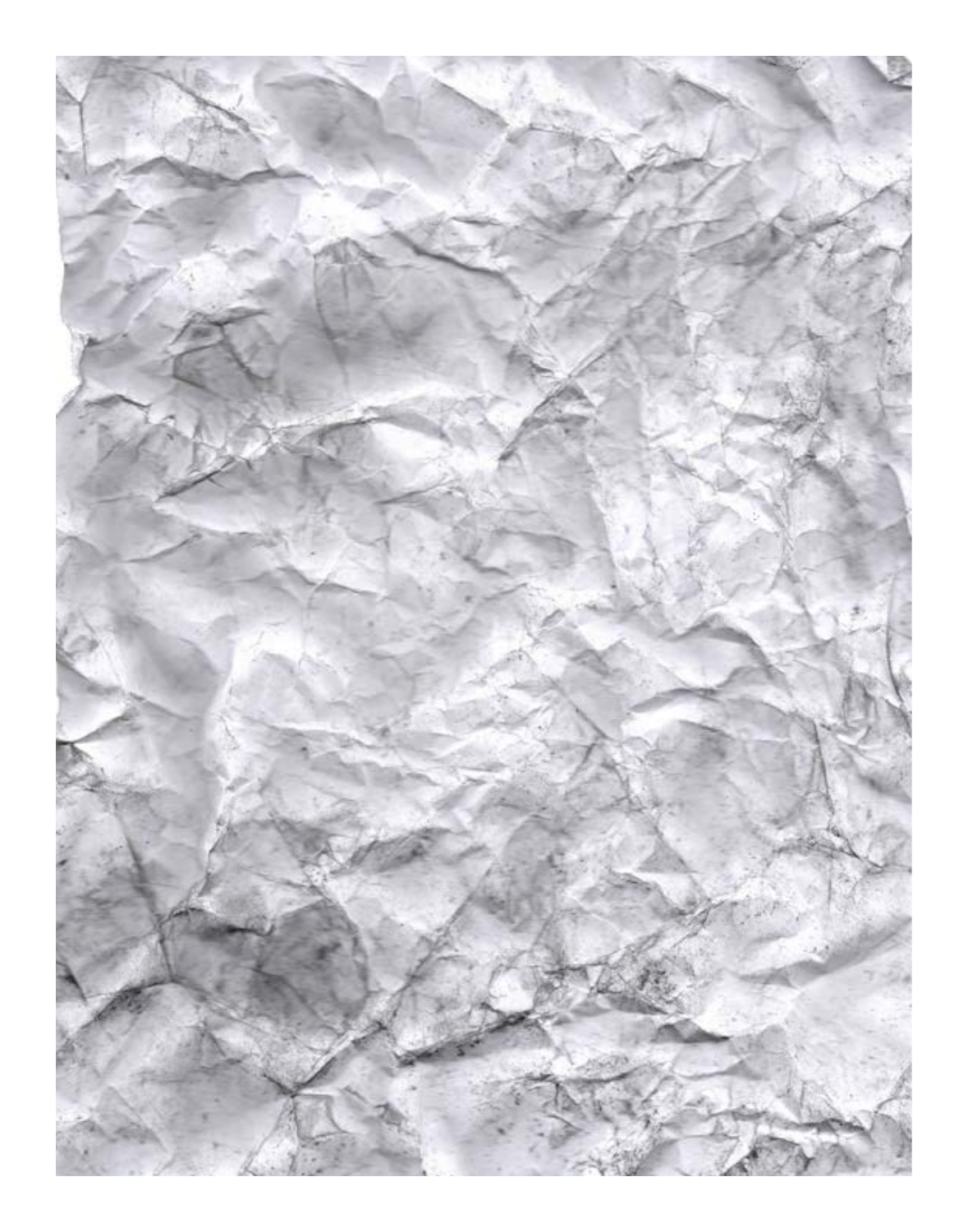Remove **otherness (1)** *breathing in*, **alterity (2)** *breathing out*, it will be all an indistinct one and silence.

*Plotinus, Enneads V, 1*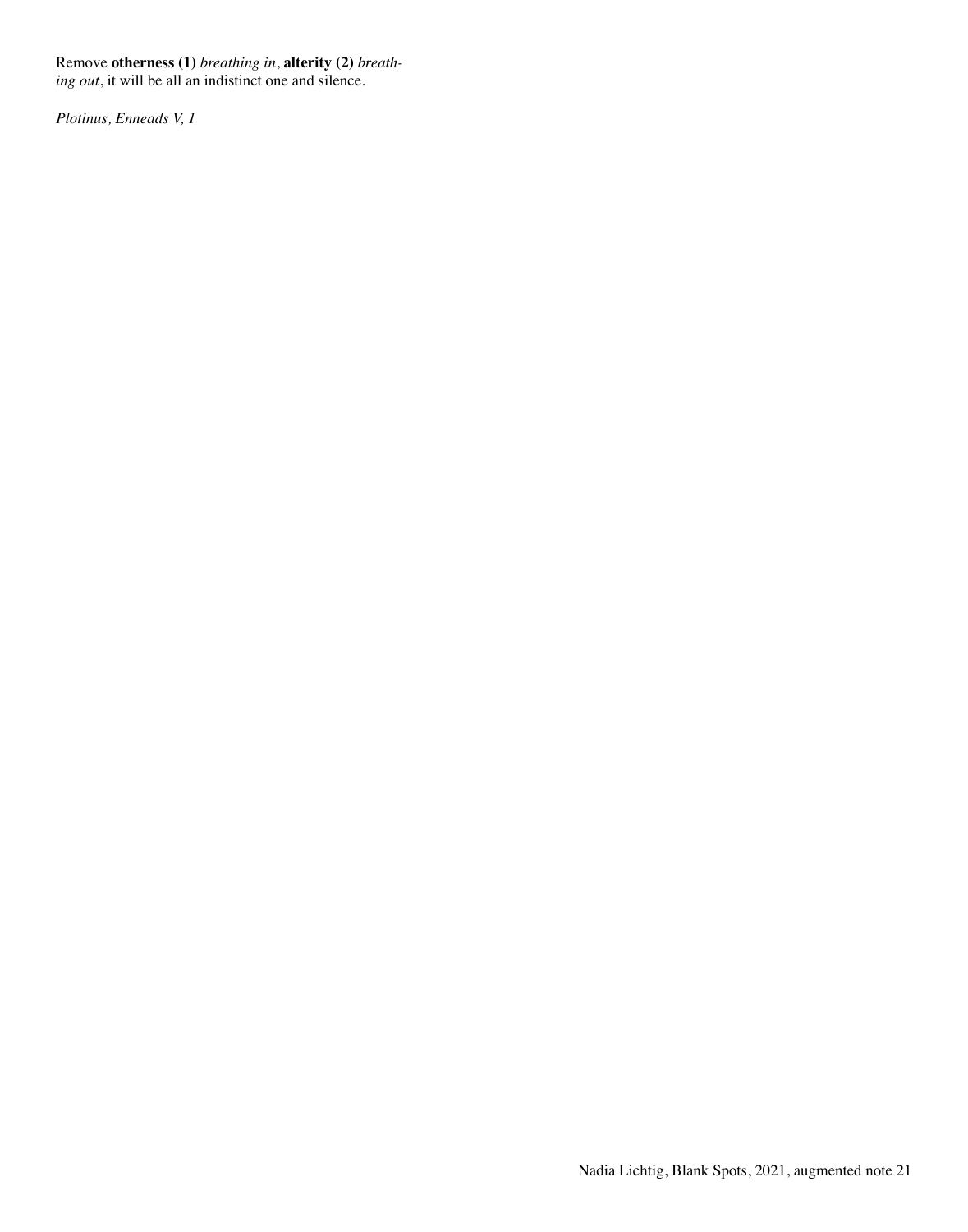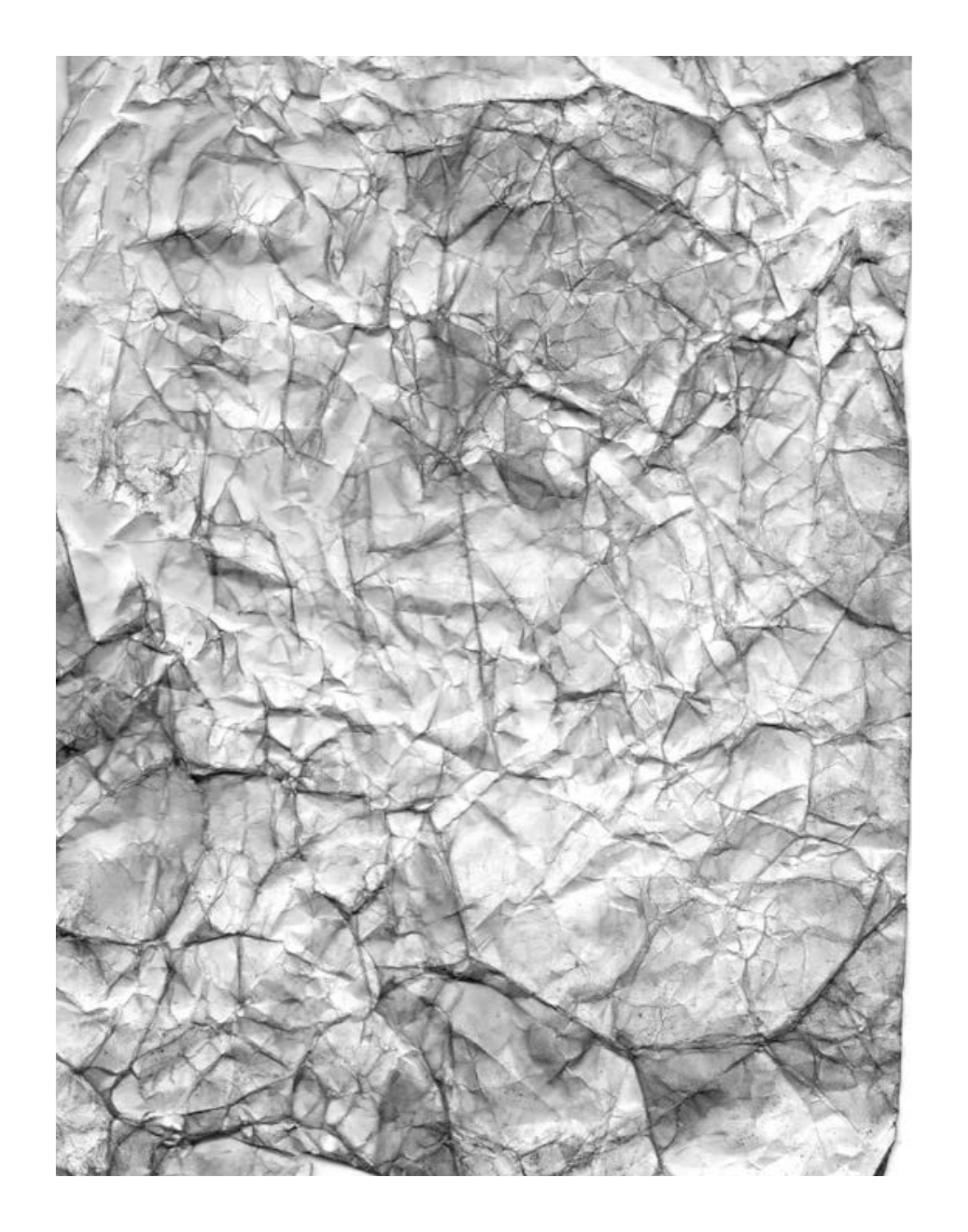The form of an ideal presentation … is something familiar to us, something "well-known," something which the existent mind has finished and done with, and hence takes no more to do with and no further interest in. While [this] is itself merely the process of the particular mind, of mind which is not comprehending itself, on the other hand, knowledge is directed against this ideal presentation which has hereby arisen, against this "being familiar" and "well-known;" it is an action of universal mind, the concern of thought.

 What is "**familiarly known**" **(1)** *repeated many times* **is not properly known (2)** *refrain staggered, very slow voice flow*, just for the reason that it is "familiar." When engaged in the process of knowledge, it is the commonest form of self-deception, and a deception of other people as well, to assume something to be familiar, to give assent to it on that very account.

Knowledge of that sort, with all its talk, never gets from the spot but has no idea that this is the case. Subject and object, and so on, God, nature, understanding, sensibility, etc., are uncritically presupposed as familiar and something valid, and become fixed points from which to start and to which to return. The process of knowing flits between these secure points, and in consequence goes merely along the surface. Apprehending and proving consist similarly in seeing whether everyone finds what is said corresponding to his idea too, whether it is familiar and seems to him so and so or not.

The force of Understanding [is] the most astonishing and great of all powers, or rather the absolute power.

*G.W.F. Hegel, The Phenomenology of Mind, 1807*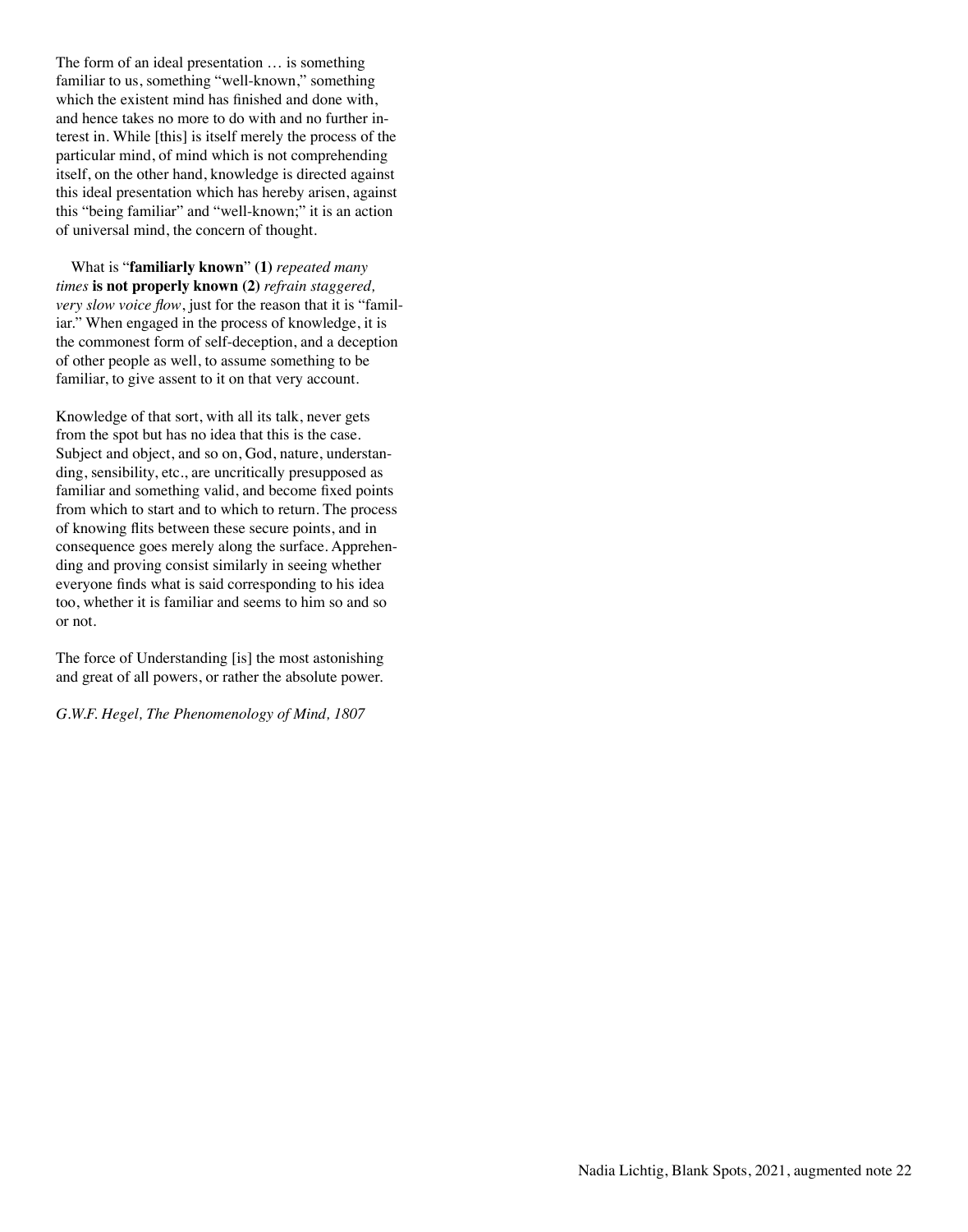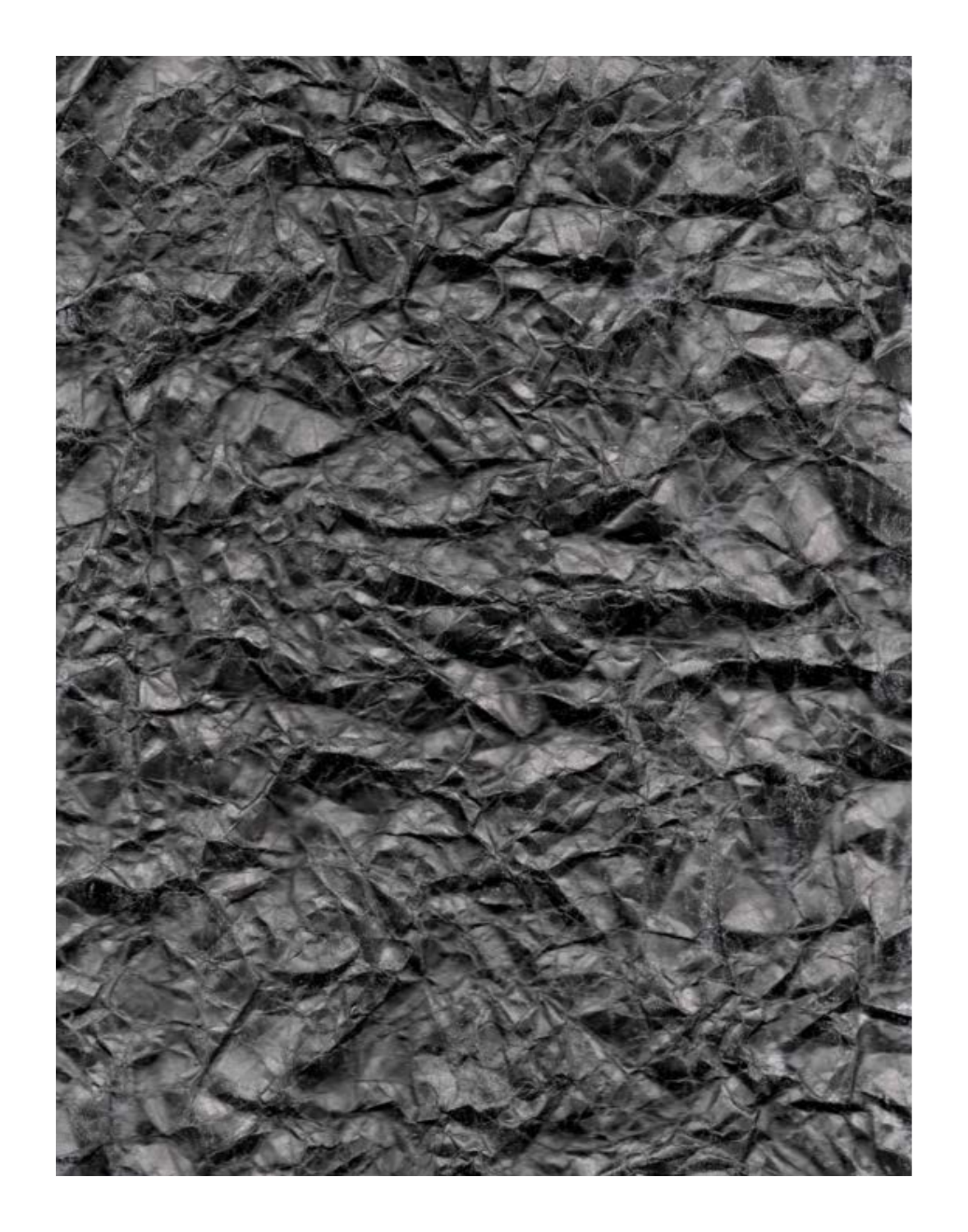(...) With the three rotund O's of its acronym – **OOO** *sung constantly, repeatedly*– this is indeed an ontology of the blob, with a vengeance! It is, however, an ontology that is profoundly out of touch with life. **OOO** *sung constantly, repeatedly* presents us with **the ghost of a world (1)** *in chorus* **in which all that has once lived (2)** *in chorus***, breathed or moved (3)** *in chorus* has receded deep into itself, collapsed into innumerable, jagged and impervious pieces. It is **timeless, motionless, inert:(4)** *in chorus* **a fossil universe (5)** *in chorus***.** One of the justifications for **OOO** *sung constantly, repeatedly* advanced by its proponents is that it allows things to exist, to be themselves, without either 'undermining' or 'overmining' them. To undermine something is to claim, for example, that it is nothing but a specific combination or arrangement of the same elements that you will find in everything else. To overmine it is to claim that what we think to be an object is no more than an appearance in the theatre of consciousness. We can surely agree that both undermining and overmining are rampant in the contemporary sciences and humanities, and I have no wish to defend either. It is not the case, however, that the only avenue of resistance to such 'minings' is by resort to a blobular ontology. I do not deny that there are blobs in the world – indeed, as we have seen, the combination of blob and line is a near-universal characteristic of life-forms. But it is equally the case, almost universally, that these blobs put out lines or swell from them, or are embedded in a linear matrix. It is by their lines that they can live, move and hold on to one another. Shorn of lines, blobs atrophy, collapse in on themselves; lineless, they reduce to 'objects'. That is precisely why every actually occurring blob is not – or not just – an object, why there is always more to it. An ontology of the line allows us to dispense with objects without undermining them, and without overmining them. 'All things equally exist, yet they do not exist equally': so runs the oft-repeated mantra of **OOO** *sung constantly, repeatedly*. But we say: things do not just exist; if they did, then they would indeed be but objects. **The thing about things (6)** *in chorus*, however, is that they occur – that is, they carry on along their lines. This **is to admit them into the world not as nouns but as verbs (7)**  *in chorus***, as goings-on** *sung repeatedly*. It is to bring them to life.

*Tim Ingold, The life of lines, 2015*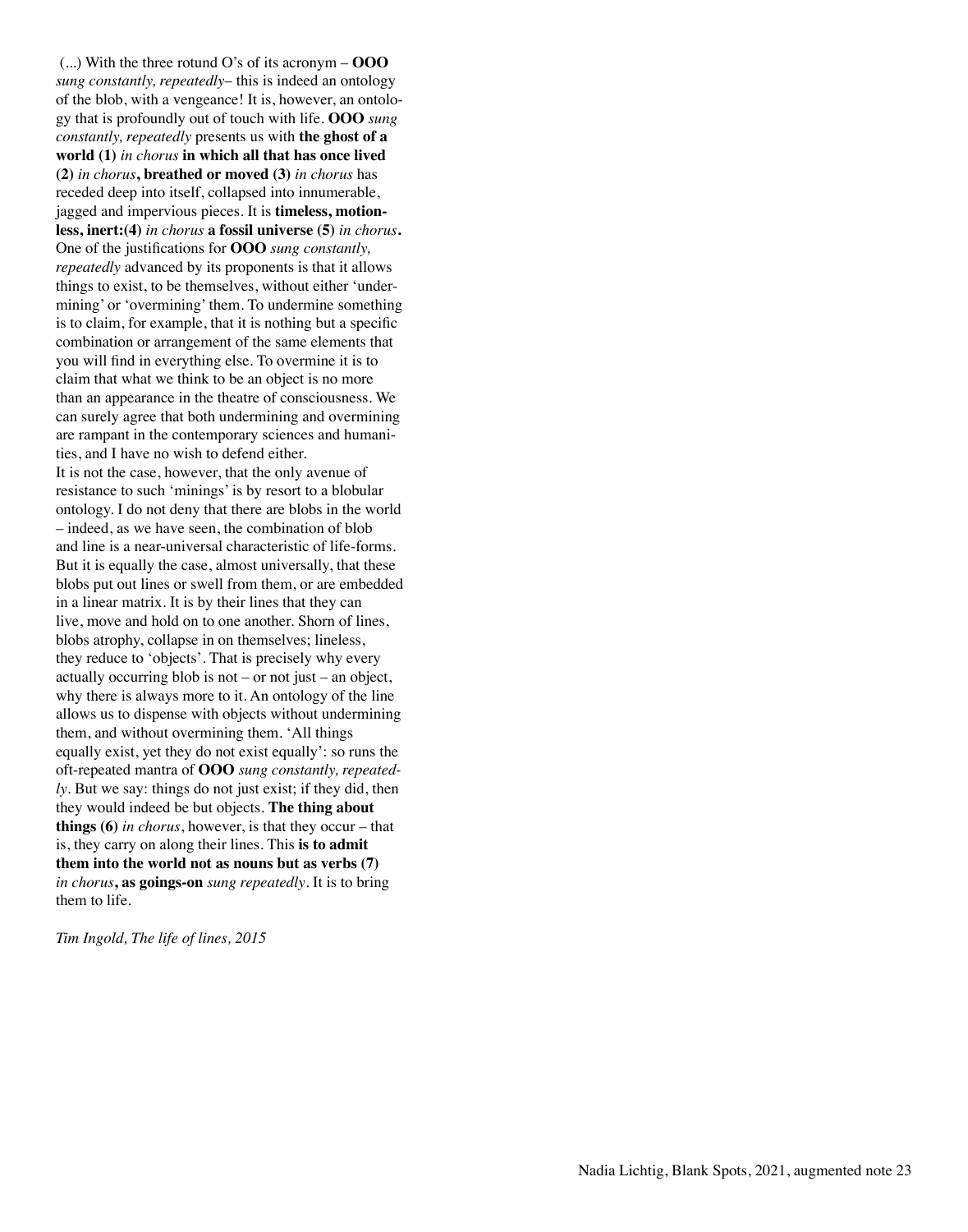